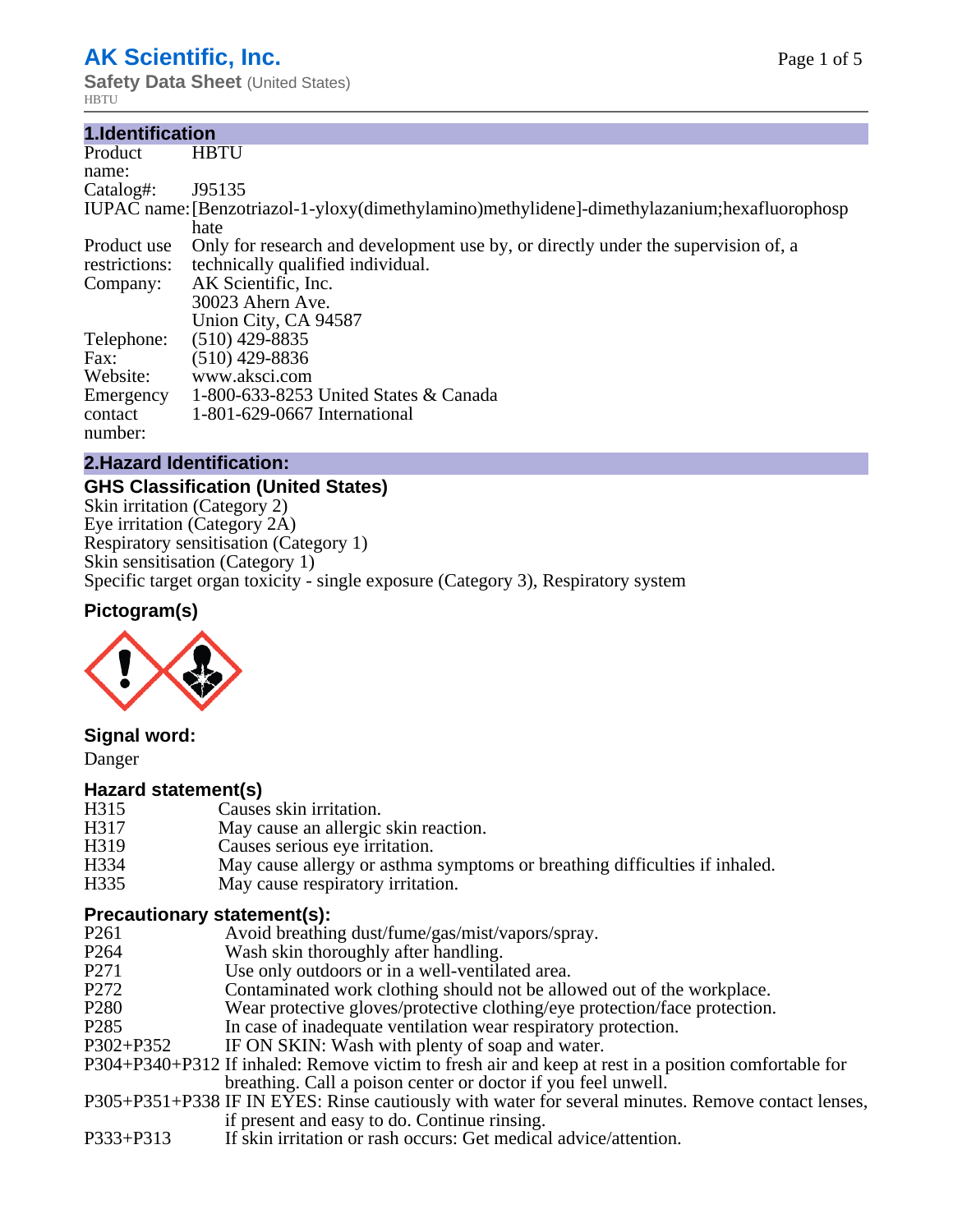| $P337 + P313$    | If eye irritation persists: Get medical advice/attention.             |
|------------------|-----------------------------------------------------------------------|
| $P342 + P311$    | If experiencing respiratory symptoms: Call a poison center or doctor. |
| P <sub>362</sub> | Take off contaminated clothing and wash before reuse.                 |
| $P403 + P233$    | Store in a well-ventilated place. Keep container tightly closed.      |
| P <sub>405</sub> | Store locked up.                                                      |
| <b>P501</b>      | Dispose of contents/container to an approved waste disposal plant.    |

# **Hazards not otherwise classified (HNOC) or not covered by GHS:**

None

#### **3.Composition/Information on Ingredients**

Synonyms: N,N,N',N'-Tetramethyl-O-(1H-benzotriazol-1-yl)uronium hexafluorophosphate; 2-(1H-benzotriazol-1-yl)-1,1,3,3-tetramethyluronium hexafluorophosphate CAS#: 94790-37-1 Purity: 95% EC:  $423-020-5$ 

# **4. First Aid Measures**

**General Information:** Immediately remove any clothing contaminated by the product. Move out of dangerous area. Consult a physician and show this safety data sheet.

**Inhalation:** Move person to fresh air. If not breathing, give artificial respiration. If breathing is difficult, give oxygen. Obtain medical aid.

**Skin contact:** Immediately flush skin with running water for at least 15 minutes while removing contaminated clothing and shoes. Wash clothing before reuse. Obtain medical aid immediately.

**Eye contact:** Immediately flush open eyes with running water for at least 15 minutes. Obtain medical aid immediately.

**Ingestion:** Do NOT induce vomiting without medical advice. Rinse mouth with water. Never administer anything by mouth to an unconscious person. Obtain medical aid immediately.

**Most important symptoms and effects, both acute and delayed:** No further information available. Please see sections 2 and 11.

**Indication of any immediate medical attention and special treatment needed:** No further information available.

# **5. Fire Fighting Measures**

**Suitable extinguishing media:** Use water spray, dry chemical, carbon dioxide, or chemical foam. **Specific hazards arising from the chemical:** Carbon oxides, Hydrogen fluoride, Nitrogen oxides, Phosphorus oxides.

**Advice for firefighters:** As in any fire, wear a NIOSH-approved or equivalent, pressure-demand, self-contained breathing apparatus and full protective gear. During a fire, irritating and highly toxic gases may be generated by thermal decomposition or combustion.

# **6. Accidental Release Measures**

**Personal precautions, protective equipment and emergency procedures:** Wear protective equipment and keep unprotected personnel away. Ensure adequate ventilation. Remove all sources of ignition. Prevent further leak or spill if safe to do so. For personal protective equipment, please refer to section 8.

**Environmental precautions:** Do not let product enter drains, other waterways, or soil. **Methods and materials for containment and cleaning up:** Prevent further leak or spill if safe to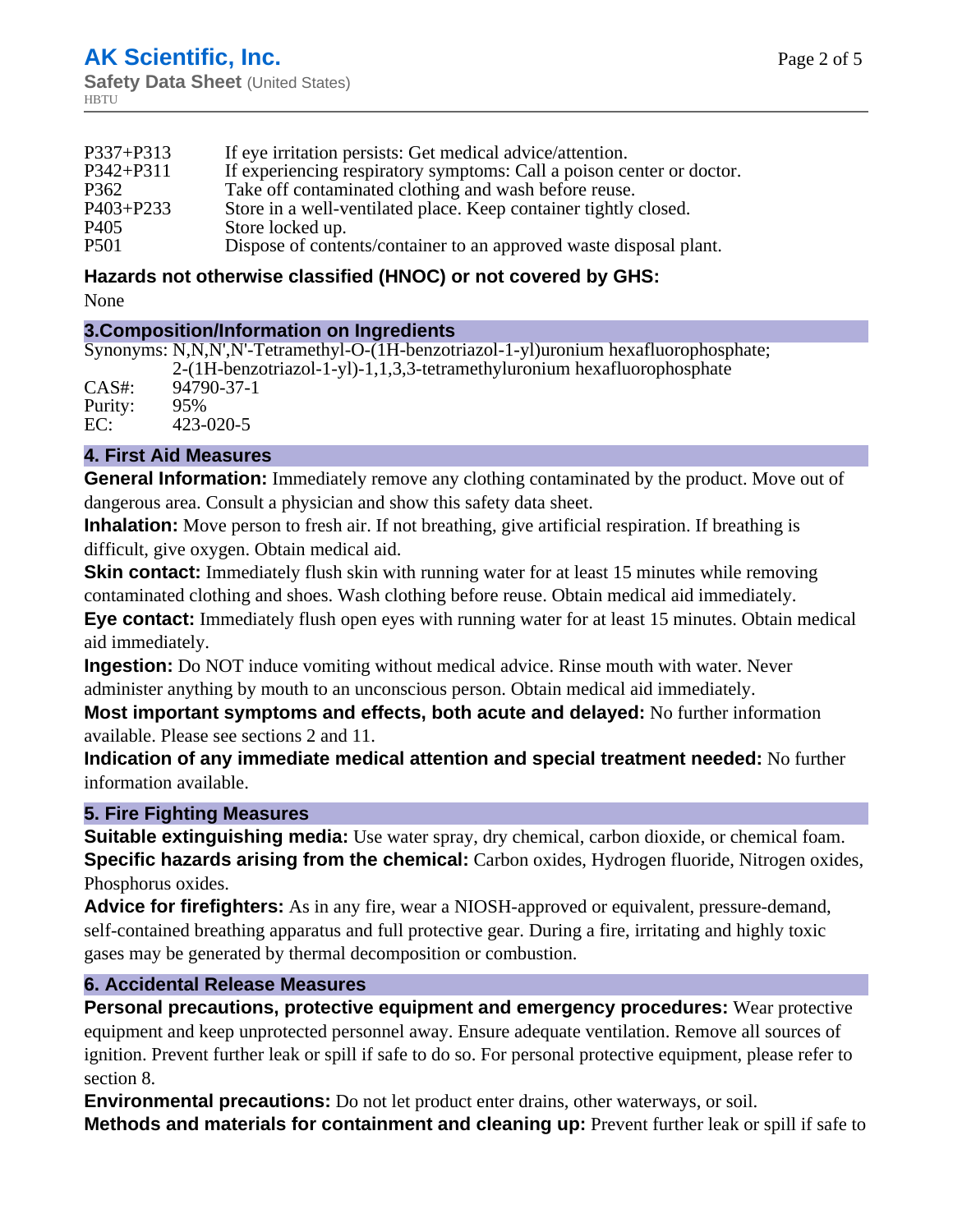do so. Vacuum, sweep up, or absorb with inert material and place into a suitable disposal container. Consult local regulations for disposal. See section 13 for further disposal information.

#### **7. Handling and Storage**

**Precautions for safe handling:** Avoid contact with skin, eyes, and personal clothing. Wash hands thoroughly after handling. Avoid breathing fumes. Use only with adequate ventilation. Wear suitable protective clothing, gloves, and eye/face protection. Keep away from sources of ignition. Minimize dust generation and accumulation. Keep container tightly closed. Open and handle container with care. Do not eat, drink, or smoke while handling.

**Conditions for safe storage, including any incompatibilities:** Store in a tightly-closed container when not in use. Store in a cool, dry, well-ventilated area away from incompatible substances. Keep away from sources of ignition. ,Store long-term at 2-8°C.

#### **8. Exposure Controls/Personal Protection**

#### **Exposure limits:**

| <b>OSHA PEL:</b>  | Not available. |
|-------------------|----------------|
| NIOSH REL:        | Not available. |
| <b>ACGIH TLV:</b> | Not available. |

**9. Physical and Chemical Properties**

**Appropriate engineering controls:** Avoid contact with skin, eyes, and clothing. Wash hands before breaks and immediately after handling the product. Facilities storing or utilizing this material should be equipped with an eyewash fountain. Use adequate general and local exhaust ventilation to keep airborne concentrations low.

#### **Personal protection**

| . 9. 99. .u. p. 9.999 |                                                                                                                                                                                                                                                                                                                                                                                                                         |
|-----------------------|-------------------------------------------------------------------------------------------------------------------------------------------------------------------------------------------------------------------------------------------------------------------------------------------------------------------------------------------------------------------------------------------------------------------------|
| Eyes:                 | Based on an evaluation of the eye or face hazards present, wear chemical splash-resistant<br>safety glasses or goggles with side protection. A face shield may be appropriate in some<br>workplaces. Use eyewear tested and approved under appropriate government standards<br>such as OSHA 29 CFR 1910.133 or EU EN166.                                                                                                |
| Hands:                | Wear gloves selected based on an evaluation of the possible hazards to hands and skin,<br>the duration of use, the physical conditions of the workplace, and the chemical resistance<br>and physical properties of the glove material.                                                                                                                                                                                  |
|                       | Skin and body: Protective clothing must be selected based on the hazards present in the workplace, the<br>physical environment, the duration of exposure, and other factors. No fabric can provide<br>protection against all potential hazards; therefore it is important to select the appropriate<br>protective clothing for each specific hazard. At the minimum, wear a laboratory coat and<br>close-toed footwear. |
| Respiratory:          | Respirators are not a substitute for accepted engineering control measures such as<br>enclosure or confinement of the operation, general and local ventilation, and substitution<br>of less toxic materials. When respiratory personal protective equipment is appropriate<br>based on an assessment of respiratory hazards in the workplace, use a NIOSH- or<br>CEN-certified respirator.                              |

| 9. Physical and Unemical Properties |                                                            |  |
|-------------------------------------|------------------------------------------------------------|--|
| <b>Physical State:</b>              | White to off-white crystals, powder, or crystalline powder |  |
| Molecular Formula:                  | C11H16F6N5OP                                               |  |
| Molecular Weight:                   | 379.24                                                     |  |
| Odor:                               | <b>Odorless</b>                                            |  |
| pH:                                 | Not available.                                             |  |
| <b>Boiling Point Range:</b>         | Not available.                                             |  |
| Freezing/Melting Point:             | $212 - 223$ °C                                             |  |
| <b>Flash Point:</b>                 | Not available.                                             |  |
| <b>Evaporation Rate:</b>            | Not available.                                             |  |
| Flammability(solid,gas):            | Please see section 2.                                      |  |
|                                     |                                                            |  |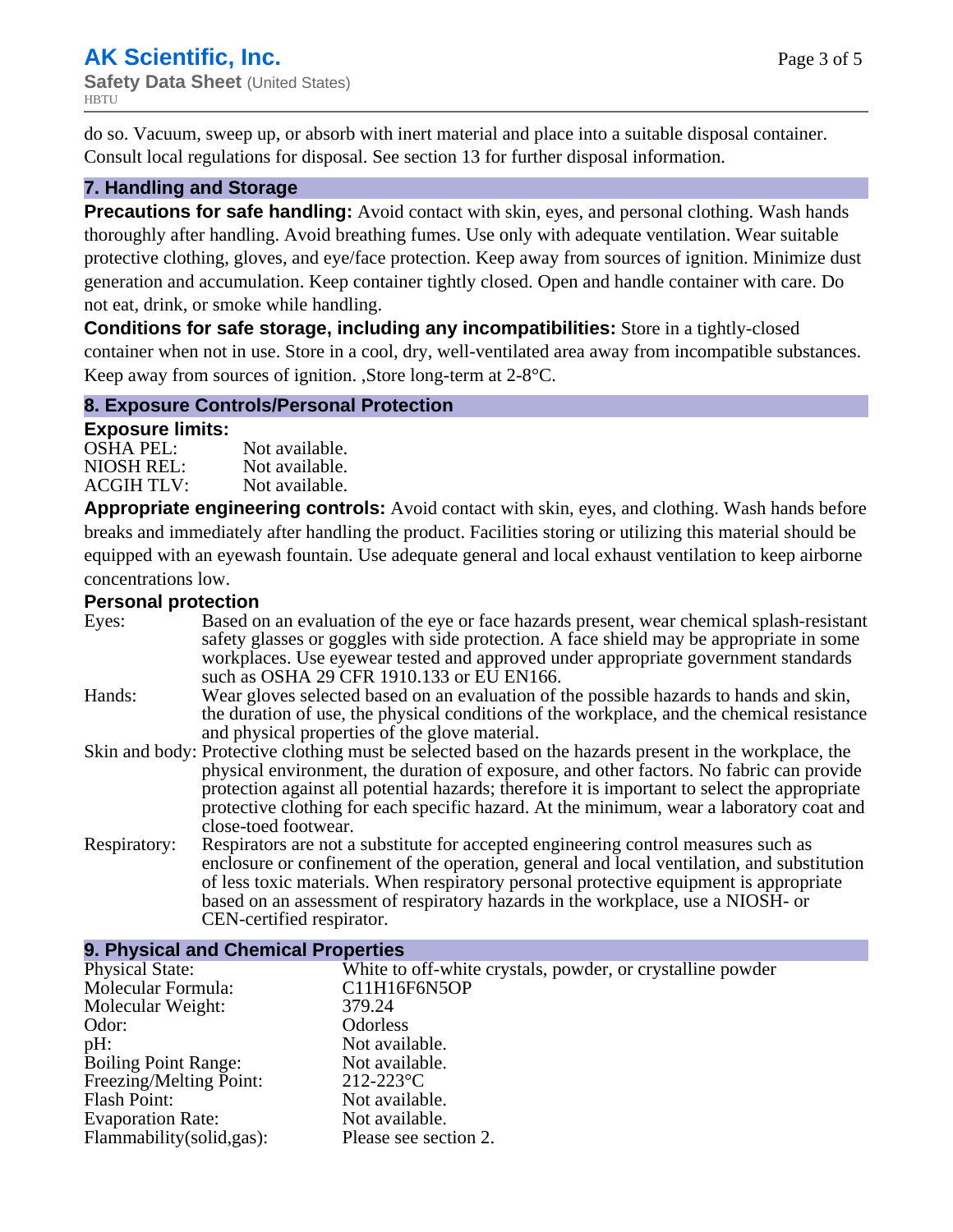| Explosive limits:                 | Not available.                                                   |
|-----------------------------------|------------------------------------------------------------------|
| Vapor Pressure:                   | Not available.                                                   |
| Vapor Density:                    | Not available.                                                   |
| Solubility:                       | Slightly soluble in water; Acetonitrile: 0.1g/mL; Soluble in DMF |
| <b>Relative Density:</b>          | Not available.                                                   |
| Refractive Index:                 | Not available.                                                   |
| Volatility:                       | Not available.                                                   |
| <b>Auto-ignition Temperature:</b> | Not available.                                                   |
| <b>Decomposition Temperature:</b> | Not available.                                                   |
| <b>Partition Coefficient:</b>     | Not available.                                                   |
|                                   |                                                                  |

#### **10. Stability and Reactivity**

| Reactivity:                                        | Not available.                                                                                  |
|----------------------------------------------------|-------------------------------------------------------------------------------------------------|
| Chemical stability:                                | Stable under recommended temperatures and pressures.                                            |
| Possibility of hazardous reactions: Not available. |                                                                                                 |
| Conditions to avoid:                               | Dust generation.                                                                                |
| Incompatible materials:                            | Strong oxidizing agents.                                                                        |
|                                                    | Hazardous decomposition products: Carbon oxides, Hydrogen fluoride, Nitrogen oxides, Phosphorus |
|                                                    | oxides.                                                                                         |

Not available.

### **11. Toxicological Information**

| RTECS#                                         |
|------------------------------------------------|
| Acute toxicity:                                |
| Routes of exposure:                            |
| Symptoms related to the physical, chemical and |
| toxicological characteristics:                 |

Not available. Inhalation,eye contact, skin contact, ingestion. Skin contact may result in inflammation characterized by itching, scaling, reddening, blistering, pain or dryness. Eye contact may result in redness, pain or severe eye damage. Inhalation may cause irritation of the lungs and respiratory system. Overexposure may result in serious illness or death.

#### **Carcinogenicity**

| IARC: | Not classified.                                                                                                                                                                                         |
|-------|---------------------------------------------------------------------------------------------------------------------------------------------------------------------------------------------------------|
| NTP:  | Not listed.                                                                                                                                                                                             |
| OSHA: | Not listed.                                                                                                                                                                                             |
|       | Acute toxic effects: Inflammation of the eye is characterized by redness, watering, and itching. Skin<br>inflammation is characterized by itching, scaling, reddening, or, occasionally,<br>blistering. |
|       |                                                                                                                                                                                                         |

| <b>12. Ecological Information</b> |                |
|-----------------------------------|----------------|
| Ecotoxicity:                      | Not available. |
| Persistence and degradability:    | Not available. |
| Bioaccumulative potential:        | Not available. |
| Mobility in soil:                 | Not available. |
| Other adverse effects:            | Not available. |

#### **13. Disposal Considerations**

| Disposal of waste: | Chemical waste generators must determine whether a discarded chemical is       |
|--------------------|--------------------------------------------------------------------------------|
|                    | classified as hazardous waste. US EPA guidelines for the classification        |
|                    | determination are listed in 40 CFR 261.3. Additionally, waste generators must  |
|                    | consult state and local hazardous waste regulations to ensure complete and     |
|                    | accurate classification. Observe all federal, state and local regulations when |
|                    | disposing of the substance.                                                    |

Disposal of packaging: Do not reuse containers. Dispose of as unused product.